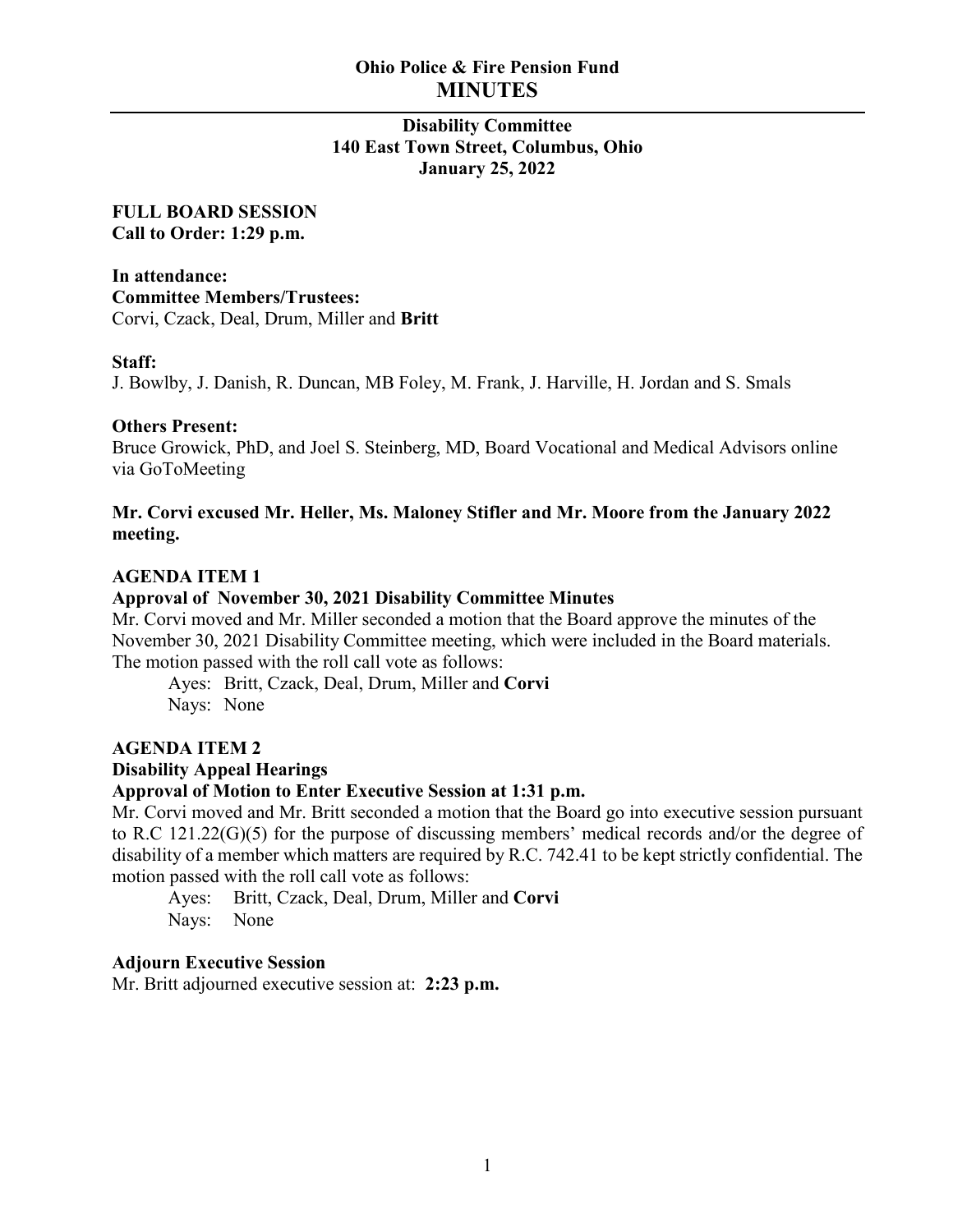## **Ohio Police & Fire Pension Fund MINUTES**

## **Disability Committee 140 East Town Street, Columbus, Ohio January 25, 2022**

### **AGENDA ITEM 3**

#### **Annual Mandatory Disability Experience Report by Employer 2022 01 001 DC**

Mr. Britt moved and Ms. Czack seconded, that the Board approves the 2021 Employer Disability Experience Report, in the form presented to the Board on January 25, 2022, and authorizes staff to forward the report to the appropriate public officials, in accordance with Section 742.381 of the Ohio Revised Code. The motion passed with the roll call vote as follows:

Ayes: Corvi, Czack, Deal, Drum, Miller and **Britt** Nays: None

## **AGENDA ITEM 4 Approval of January 25, 2022 Hearing Recommendations:**

## **Death Fund Benefit Hearings**

Mr. Britt moved and Ms. Czack seconded a motion that the Board approves the recommendations for the two (2) Death Benefit Fund Hearings as detailed in the Death Benefit Fund Applications list presented to the Board on January 25, 2022. The motion passed with the roll call vote as follows:

Ayes: Corvi, Czack, Deal, Drum, Miller and **Britt** Nays: None

### **Initial Determination Hearings**

Mr. Britt moved and Ms. Czack seconded a motion that the Board approves the recommendations for the ten (10) Initial Determination Hearings as detailed in the Summary of Benefit Matters list presented to the Board on November 30, 2021.The motion passed with the roll call vote as follows:

Ayes: Corvi, Czack, Deal, Drum, Miller and **Britt** Nays: None

#### **Reconsideration Hearings**

There were no Reconsideration Hearings for January, 2022.

## **Appeal Hearings**

Mr. Britt moved and Mr. Deal seconded a motion that the Board approves the recommendations for the two (2) Appeal Hearings as detailed in the Summary of Benefit Matters list presented to the Board on January 25, 2022.The motion passed with the roll call vote as follows:

Ayes: Corvi, Czack, Deal, Drum, Miller and **Britt** Nays: None

#### **Reporting Waivers**

Mr. Britt moved and Ms. Czack seconded a motion that the Board waives the mandatory medical evaluation and filing of Annual Earnings Statements for future years for the members identified in the Disability Reporting Waivers List presented to the Board on January 25, 2022. The motion passed with the roll call vote as follows:

Ayes: Corvi, Czack, Deal, Drum, Miller and **Britt** Nays: None